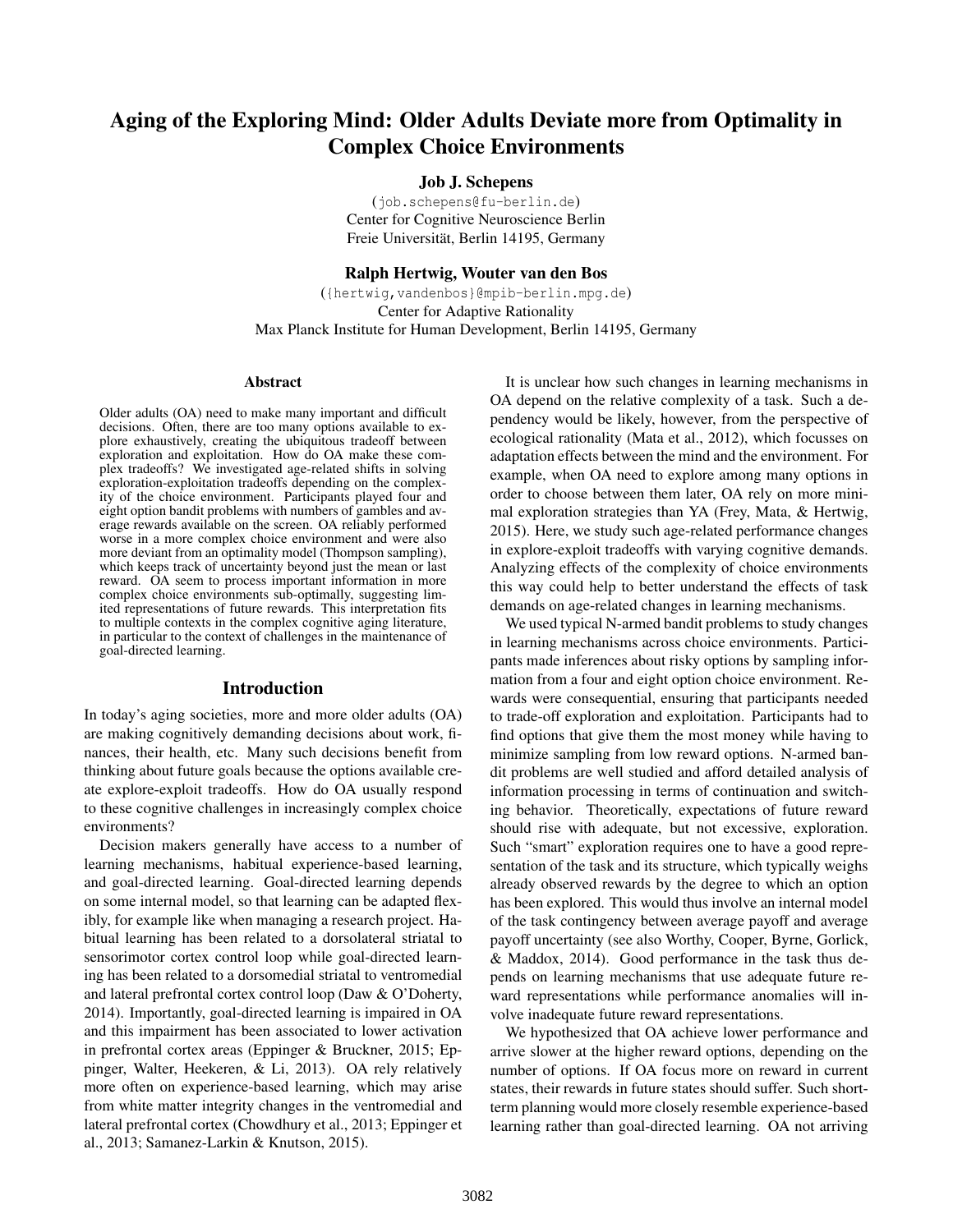

**Total regret of 23.4 points by a 69 year old male (id 125, gm 6)**

<span id="page-1-0"></span>



(a) A more effective strategy that seems to take into account uncertainty.

(b) A less effective strategy that seems to depend almost only on the outcome of the last trial.

Figure 1: Example eight-option choice profiles. Green indicates rewards and red indicates no rewards on a trial.

at the higher reward options at all would show a lack of an explore-exploit trade-off. We assumed that problems with a larger number of options are relatively more cognitively demanding because of a larger search space, which increases the amount of necessary information processing and representation.

Next, we describe methods and results from six kinds of data analyses: choice proportions statistics, choice proportions over trials, regret over trials, comparisons to an optimality model, comparisons to a fitted optimality model, and one-step ahead predictions of a fitted optimality model. We end with a discussion.

## Methods

Participants 32 older adults (OA, *Mage* = 70.5, 65-74, 38% female) and 29 younger adults (YA, *Mage* = 24.3, 19-30, 45% female) participated in this study. All participants were healthy, right-handed, native German speakers with normal or corrected to normal vision, and without a history of psychiatric or neurological disorders. There were no group differences in gender proportion, educational level, and socioeconomic status. Compensation amounted to about 10 Euro per hour, plus on average 2 Euro performance-dependent bonus. Participants were recruited using advertisements.

Task The task of the participants was to maximize the sum of rewards in a total of 16 alternating four and eight-armed bandit problems. Rewards could be earned by selecting pictures of casino-style gambling machines presented on a computer screen using a keyboard or mouse. The gambling machines provided random rewards (1 or 0) with a hidden probability that was specific to each machine. The rewards were displayed on the respective bandit after each play. Participants had 100 trials for every problem to explore the hidden reward probabilities and to exploit those machines that give rewards most often. Remaining trials were displayed on the screen. Also, every bandit showed the number of plays so far and the probability of a reward based on the observed rewards so far. This information is sufficient to make an optimal choice at any point in time, reducing the role of working memory. Of course, participants still need to figure out how they want to trade off exploration and exploitation. 89% of YA and 70% of OA ( $p = .14$ , test of equal proportions) indicated in a post-task questionnaire that "the extra information regarding the options" was helpful.

Procedure Participants were instructed 1) to maximize the sum of rewards, 2) how the task looked and worked, 3) that each trial is independently generated, and 4) that the best gambling machine in every individual problem had  $p_{opt} = .6$ (to help comparability across problems). All participants had taken part in an unrelated fMRI study on risk-taking preference several weeks beforehand. Ethics approval was granted by the Institutional Review Board of the Max Planck Institute for Human Development.

Design The experiment made use of a repeated withinsubject condition (four vs eight options), and a betweensubject condition (age group). We chose the other hidden probabilities in steps of .075 below .6. Reliably finding the better options thus required a significant part of exploration out of the 100 available trials. See also Figure [1](#page-1-0) for example choice profiles and the unique hidden probabilities. All participants saw the same randomly generated rewards for all 16 problems. This allowed comparison of the problem difficulty across participant groups as well as a reduction of an unnecessary source for variance in performance while keeping the probabilistic character of the task intact. Four different problem orders were generated and counterbalanced across participants. Two different orders started with four options and two different orders started with eight options. Between problems, performance was displayed on the screen and a keypress was required to continue with the next problem. Participants in both groups took about half an hour to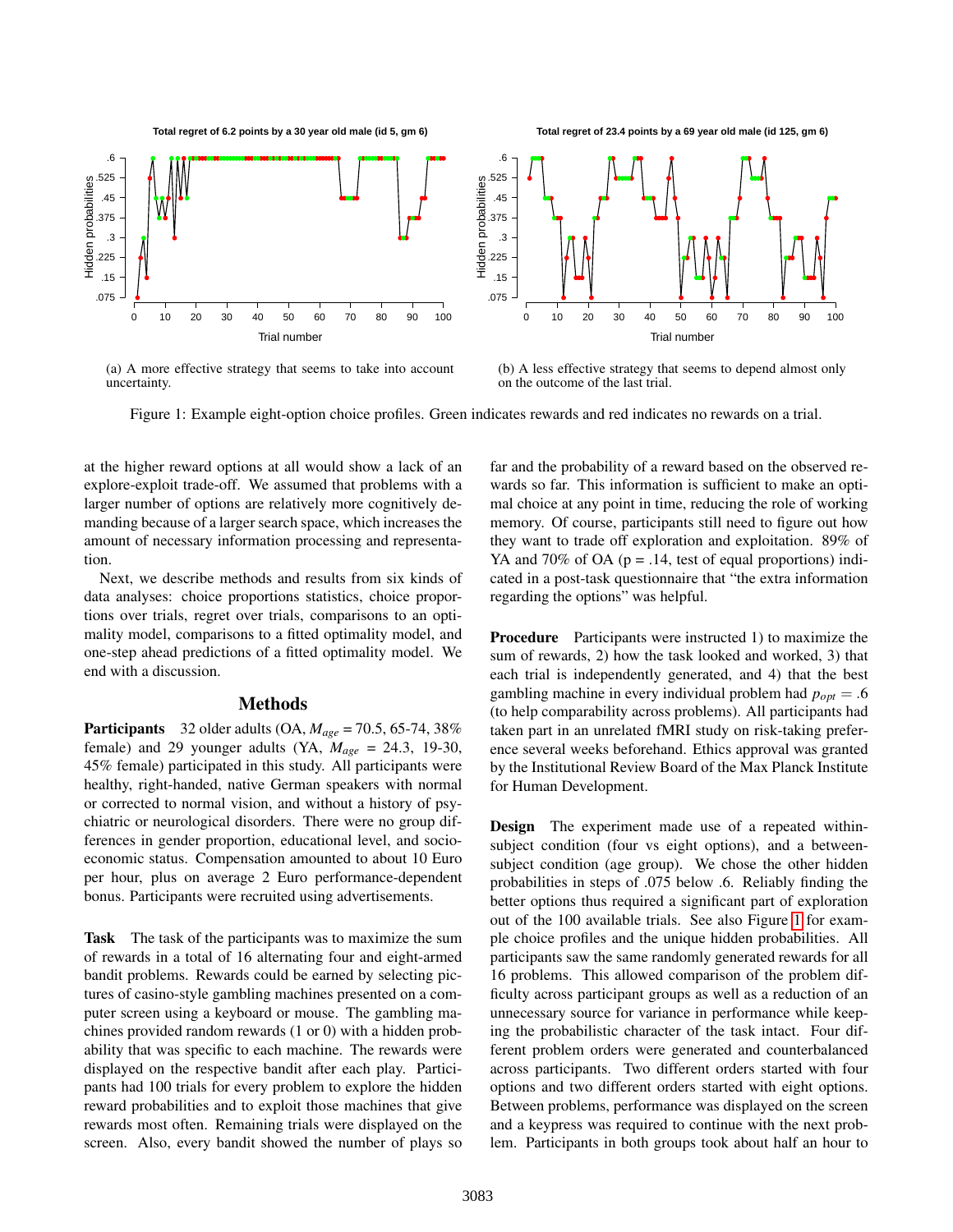<span id="page-2-0"></span>

Figure 2: Predictions from a mixed effects model with the hidden reward probabilities of participant's choices as dependent variable and interaction effects between age, number of options, trial, and gender.

finish the experiment. The minimum response time was set to 200 milliseconds.

# **Results**

We first investigated age-related differences in task performance. Proportions of choices for each option revealed that OA chose the option with the highest hidden probability about 5% less often than YA did in both four and eight option conditions (four option 95% HDI: .003 - .093; eight option 95% HDI: .018 - .096; Bayesian ANOVA with logit function and broad prior), see Figure [4](#page-3-0) for the differences for all options. We also tested a linear mixed effects model with the hidden probability of every chosen bandit as dependent variable and with participant ID, problem ID, and bandit position ID as random effects. We used Satterthwaite's approximations of p-values (\*\*\* indicating  $p < .001$ ). We found negative interaction effects for OA in eight options  $(B = -0.021***)$ and for OA in eight options over trials  $(B = -0.011***)$ . Together, these indicated a lower performance for OA in eight options, as well as an increasingly lower performance over trials. We also found a positive interaction effect for both YA and OA in eight options over trials  $(B = .021***)$ , as participants could improve relatively more over time for eight options. There still was a main negative effect of eight options  $(B = -0.092$ <sup>\*\*\*</sup>) and a main positive effect of trial number (B) = -.009\*\*\*). No significant difference or decrease over trials for OA remained, so the age effect is captured only by the higher-level interactions. Furthermore, we also controlled for gender effects, which indicated that male OA performed better over trials  $(B = .010^{***})$  and that male OA performed better with 8 options ( $B = .024***$ ), and that males generally performed better ( $B = .003$ \*\*). For visualizing these high level interactions, we generated predictions from this model using the package merTools, see Figure [2.](#page-2-0) Note that the visualization does not show raw data and that the differences in intercepts and slopes for the lines displayed should be inter-

<span id="page-2-1"></span>

Figure 3: Predictions from a mixed effects model with switching as dependent variable and three-way interaction effects between age, number of options, trial, reward, and the hidden probabilities of participant's choices.

preted in the light of all data included in the model. Besides performance, we used a similar statistical analysis to test age differences in switching probability over time. The resulting logistic regression model included age, number of options, trial number, the hidden probability, the reward for the participant's choices, and all three-way interactions. Together, the estimated effects on switching indicated that OA switch less often (\*\*), OA switch away less often after sampling from an option with a relativey low hidden probability (\*\*\*), especially in eight options over trials (\*\*). Beta's were not easily comparable for this model. We again generated predictions from this model to visualize these switching patterns, see Figure [3.](#page-2-1)

Second, we examined development of age-differences in choice proportions over trials, see Figures [6a](#page-4-0) and [6b.](#page-4-0) For every trial, the solid lines represent the average number of times that participants chose an option. The local instabilities in the trajectories may result from individual differences and variation across the several problems. On average, the third best option stops overlapping with the second best option after about 25 trials for YA. For OA, the same separation exists between the second and third option after twice as many trials, see the right panel of Figure [6a.](#page-4-0) In the eight option condition, YA separate between the better three options and the worse five options after about 50 trials. OA do this after about 75 trials. These 2-2 and 3-5 separations could reflect the participants' psychologically most salient explore-exploit representations. Together, the choice trajectories show that already from the beginning onwards, YA choose more often from the better options.

Third, we analyzed another measure of performance to compare performance across all of the options at once. We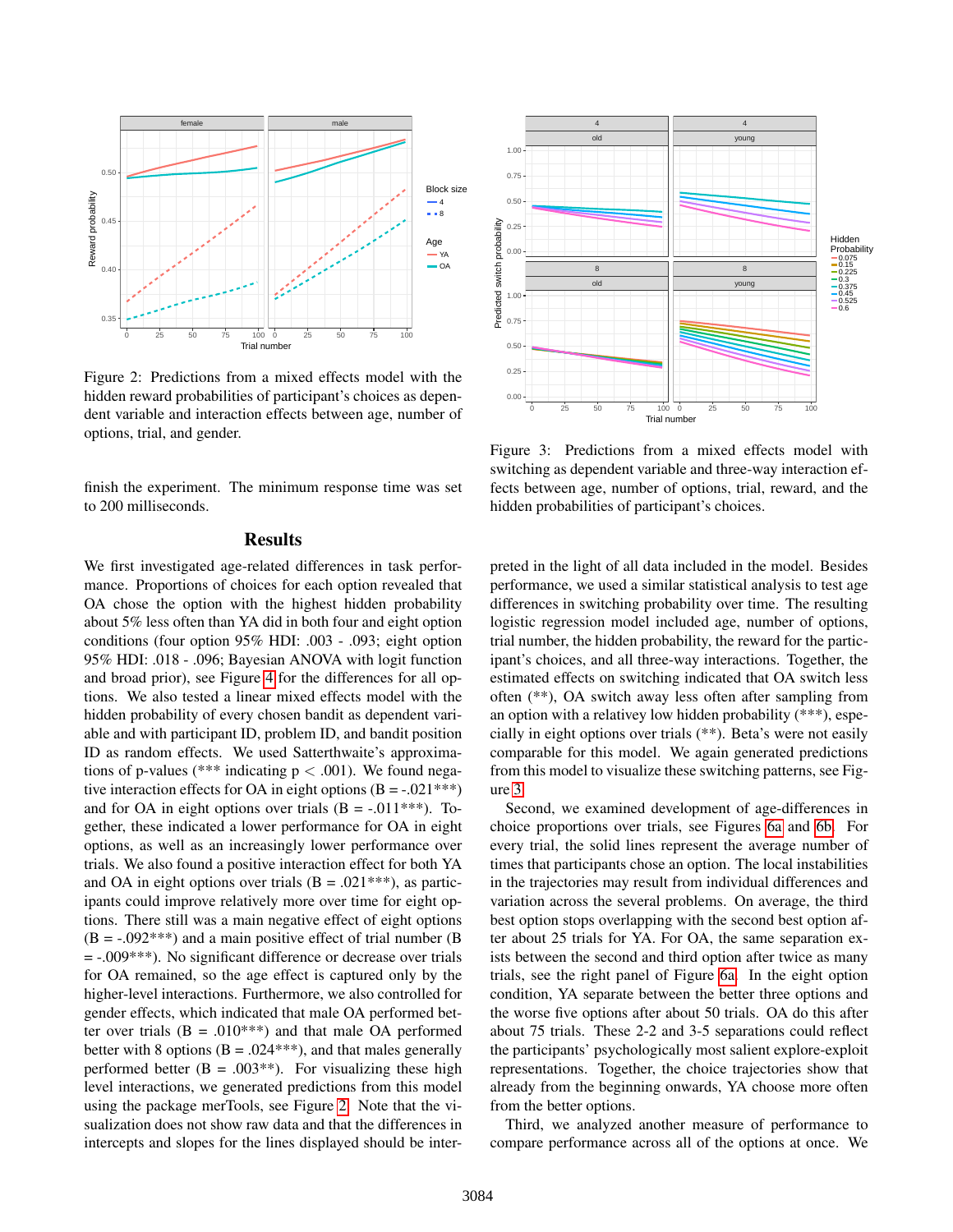<span id="page-3-0"></span>

Figure 4: Boxplots of variation in average choice proportion across participants for both choice environments.

choose to measure regret (a common measure in machine learning) as it generalizes over the specific outcomes of the random number generation process. Regret can be computed as  $R_T = \sum_{i=1}^{100} (p_{opt} - p_{B(i)})$ , where  $p_{opt} = .6$  and  $p_{B(i)}$  is the hidden probability of a reward for the chosen bandit. It follows that randomly behaving agents get a total regret of 11.25 points for four options and 26.25 points for eight options. Overall, the age effect on regret was large ( $p < .01$ , Cohen's d .707) for eight options (*MOA* = 19.87, *SE* = .79, *MYA* = 16.84, *SE* .75) and medium ( $p < .05$ , Cohen's d .550) for four options ( $M_{OA} = 9.16$ ,  $SE = .32$ ,  $M_{YA} = 8.17$ ,  $SE .33$ ). These agerelated differences varied slightly across the unique problems, which only differed by random number generation, see Figure [5.](#page-3-1) We also investigated how regret differences emerged using the shapes of the exploration-exploitation trade-offs over trials within the choice profiles. We observed a slowing increase in regret over time in general but increasing age-related differences for both conditions, see Figure [7.](#page-5-0) Age-differences became significant after trial 24 in eight options and 23 trials in four options. It seems that exploration in OA happens less effectively. Regret was significantly ( $p < .05$ , t.test) better compared to a random agent (four options: YA after trial 17, OA 32; eight options: YA after trial 15, OA 16).

Fourth, we wanted to know how participant performance differed from optimality. We used Thompson sampling as an optimality model (Thompson, 1933), but we observed that differences in regret for similar algorithms are small in the context of the present task. Thompson sampling uses an inverse cumulative distribution function (also known as percentage point function or quantile function) that is used to choose the bandit with the highest certainty that the hidden probability of a bandit is smaller or equal than some randomly generated value. This way, the algorithm minimizes uncertainty that there exists a better option by making sure that the probability of choosing a certain bandit is proportional to the probability of it being the best bandit. By taking uncertainty into account, the algorithm affords a way of more rapidly adapting its decision if not only the mean of a certain

<span id="page-3-1"></span>

Figure 5: Variation in performance across the 16 different problems in the task.

bandit gets overtaken by another mean, but the whole posterior probability distribution. Conceptually, the algorithm keeps track of beliefs about the hidden probabilities of the bandits and then updates these beliefs each time after seeing an outcome. The algorithm is initialized by setting a uniform prior for all options. The algorithm then plays option x proportional to the probability of it being the best. Finally, it updates its priors using the newly collected information. See also Table [1.](#page-3-2) Regret as computed from applying Thompson sampling 29 times to the same games as participants played was significantly worse compared to participants (four options: YA after trial 14, OA 11; eight options: YA after trial 16, OA 16). Expected regret was 6.5 points for four options and 11.0 points for eight options, which is considerably better than YA performed on average (170% larger than the gap between YA and OA for four options and 193% for eight options). Interestingly, 5 out of 32 OA (16%) and 9 out of 29 YA (31%) achieved a median regret score within 10% of Thompson sampling for four options, while this was 1 (3%) and 4 (14%) for eight options. Some individuals were thus able to achieve regret scores similar to Thompson sampling.

<span id="page-3-2"></span>Table 1: Thompson sampling in r pseudocode, with n being the number of bandits, x a randomly generated probability, and qbeta for looking up quantiles from the Beta distribution.

| Step   | Computation                              |
|--------|------------------------------------------|
| Init   | $wins = rep(0,n)$                        |
|        | $pulls = rep(0,n)$                       |
| Choose | so ftmax $(q, \theta)$                   |
|        | $q = max(qbeta(x, \alpha, \beta))$       |
| Update | $wins = wins + reward$                   |
|        | $pulls = pulls + 1$                      |
|        | $\alpha = 1 + \text{wins}$               |
|        | $\beta = 1 + \text{pulls} - \text{wins}$ |

Fifth, we wanted to know how well a fitted optimality model predicted participant's decisions. Thompson sampling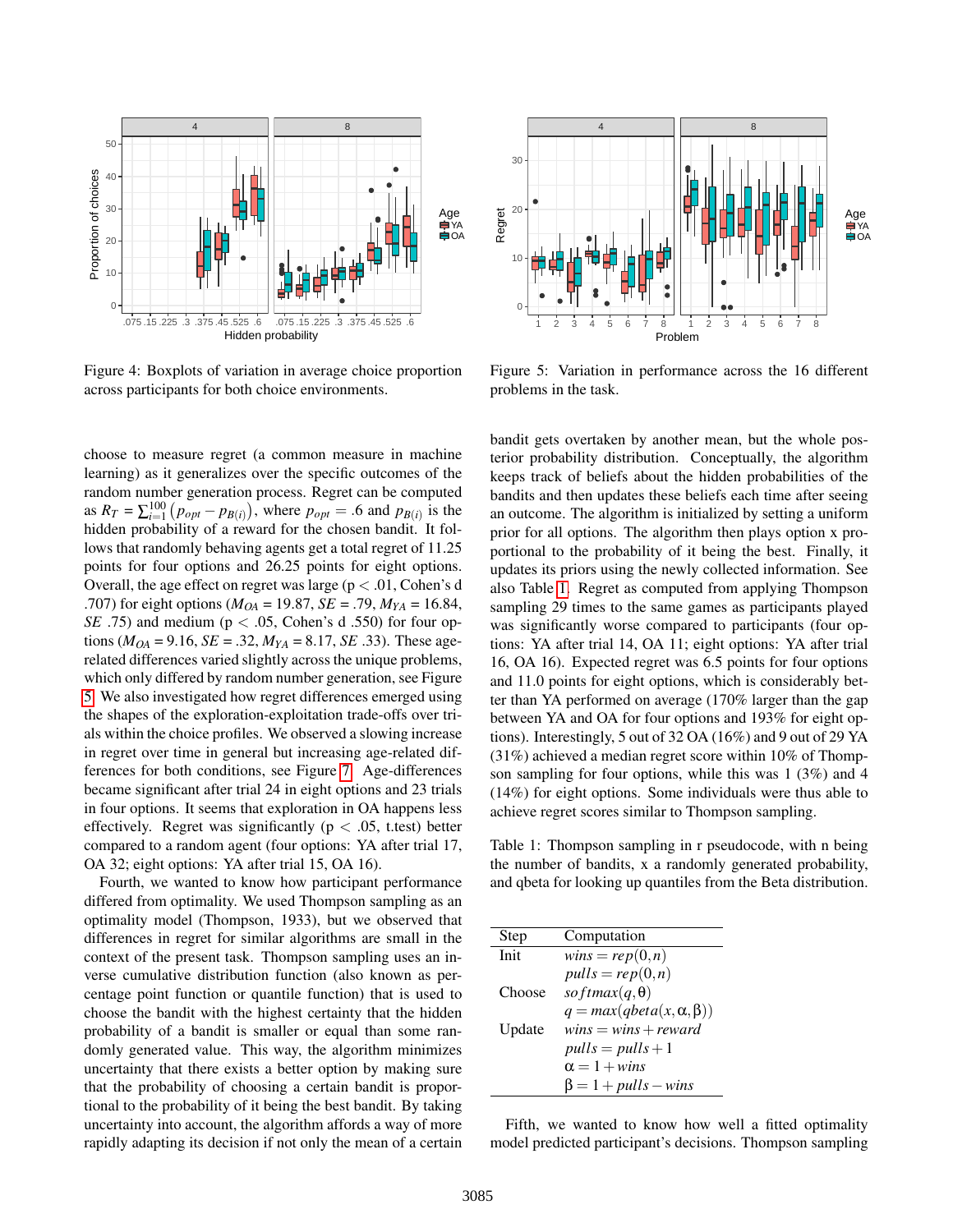<span id="page-4-0"></span>

Figure 6: Observed choice proportions and one-step ahead predictions for fitted Thompson sampling. The color of the lines corresponds to the value of the hidden probabilities, where blue colors represent lower probabilities. Local polynomial regression was used as a moving window to smooth the trajectories (using a neighborhood of 40% of all points where neighboring points are also being weighted by their distance tricubically)

was fitted to individual games by scaling predicted choices using a softmax function with a fitted inverse temperature parameter θ, ranging from 0.003 to 30 (higher θ values produced more randomness). OA deviated more from fitted Thompson sampling than YA did ( $p < .05$ , Wilcoxon tests, Cohen's  $d = .57$  for four options and Cohen's  $d = .53$  for eight options).  $\theta$  was also significantly lower for YA than for OA ( $p < .05$ , Wilcoxon test, Cohen's  $d = .96$  for four and 2.68 for eight options), indicating more randomness and worse matches to predictions of Thompson sampling in OA than in YA. OA and YA both significantly decreased their median θ for eight options compared to the four option condition ( $p < .05$ , Wilcoxon tests), see Figure [8.](#page-5-1)  $\theta$  for OA significantly varied more in both conditions than for YA ( $p < .01$  for both conditions, Wilcoxon tests) and average variation across games was significantly lower in four options for YA, but for OA this was similar in both conditions ( $p < .01$  vs.  $p = .4$ , Wilcoxon tests). In all, OA adults were more random and less homogeneous, possibly indicating more strategy changes.

Finally, we compared the shapes of the mean observed exploration-exploitation trade-off trajectories to shapes from one-step-ahead predictions across all trials. These predictions are plotted in Figures [6a](#page-4-0) and [6b](#page-4-0) using dashed lines. We used the median  $θ$  of every participant for both conditions as data scaling parameter. The predictions from this fitted Thompson sampling model resulted in accurately ordered trajectories for both groups and for both conditions: The orderings of solid and dashed lines were identical for all four graphs for most trials, except in the first few trials. The latter may indicate more rapid exploration in Thompson sampling and that both YA and OA explore less rapidly, with OA taking the longest.

# Discussion and Conclusions

We aimed to identify changes in the ways OA and YA make goal-directed choices depending on the complexity of the choice environment. We found a large age-related effect on performance in a typical eight-armed bandit task and a smaller effect in a four-armed bandit task. YA also deviated less from optimality than OA did. Choice trajectories showed that age effects were already observable in the early exploration stage, suggesting that OA explore longer or less efficiently. Theoretically, the early stages require fast exploration using not only average rewards but also their associated uncertainty. This was illustrated here using Thompson sampling, which is a kind of randomized probability matching algorithm. Participants diversified their choices similar to Thompson sampling, in line with previous work (Konstantinidis, Ashby, & Gonzalez, 2015; Speekenbrink & Konstantinidis, 2015). Furthermore, OA had higher and more variable inverse temperature parameter estimates across choice environments, indicating more randomness in OA. OA thus rely on less effective learning strategies that consider important information less effectively, in particular in the more complex environments.

Why would OA fail to represent important information like uncertainty or a specific task model? The role of working memory influences should be minimal as this is not strictly necessary to perform well in the task. General "slowing", gender effects, and more cautious risk taking, all of which could favor exploitation of short-term rewards, also mark cognitive aging. We did indeed observe gender interactions, age-differences in reaction times, and in standard neuropsychological test results (working memory, fluid intelligence, and risk-taking). However, as performance is mainly determined by a cognitively costly explore-exploit tradeoff and adequate future reward representations, our findings specifically point towards underreliance on goal-directed learning.

A logical next step is to assess if fits of simple learning strategies can indeed better accommodate OA. Specifically, the exploration phase seems to happen sub-optimally in OA